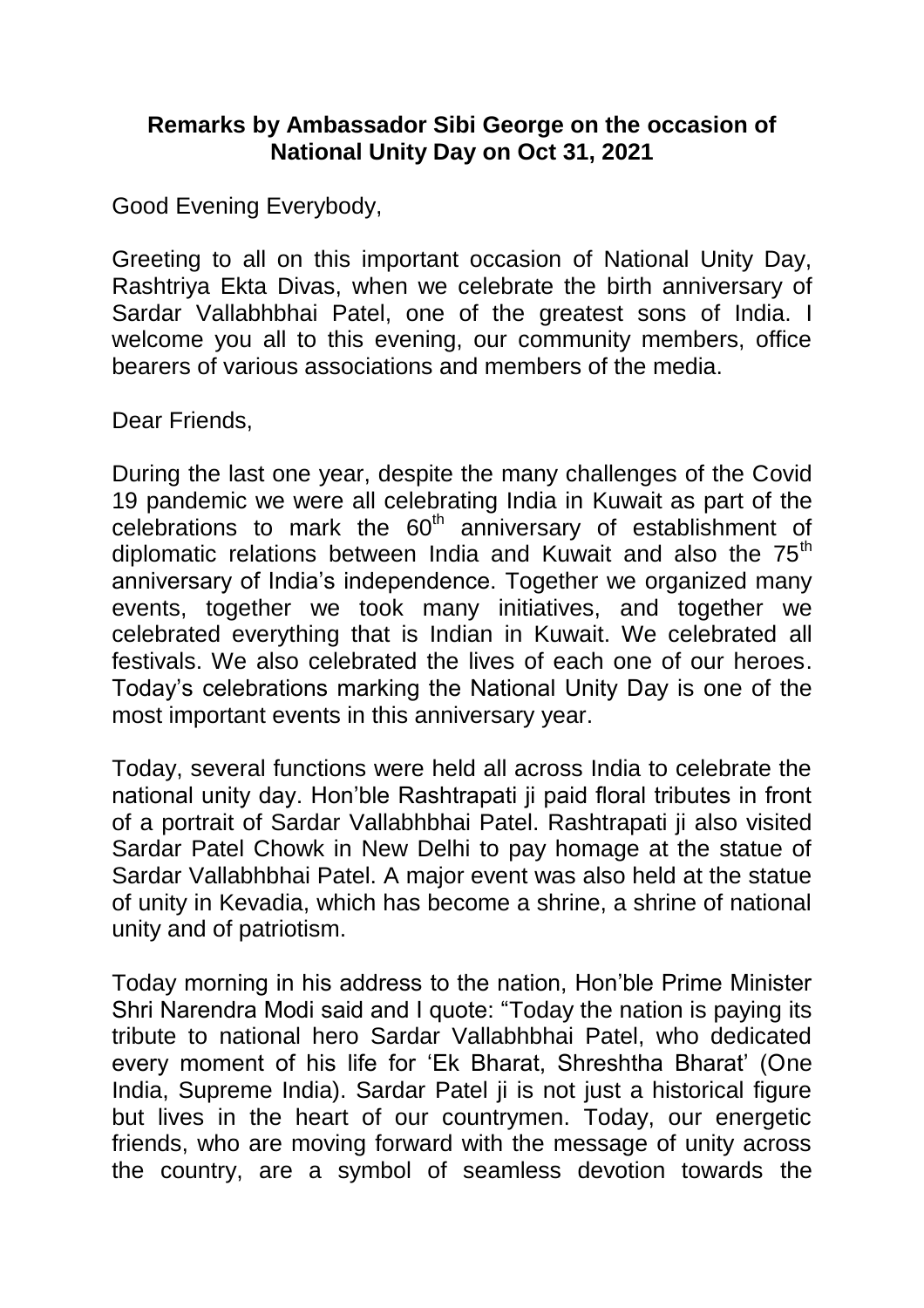integrity of India. We can see this spirit in the National Unity Parade being held across the country and at the events being held at the Statue of Unity.

India is not just a geographical unit but a nation full of ideals, concepts, high standards of civilization and culture. The land mass on which more than 130 crore Indians live is an integral part of our soul, dreams and aspirations. The strong foundation of democracy, which has developed in India's society and traditions over hundreds of years, has enriched the spirit of "One India". But we also have to remember that every person sitting in the boat has to take care of the boat. If we remain united, only then will we be able to move forward, only then will the country be able to achieve its goals." Unquote.

Let me also quote from the address of Prime Minister in 2018 unveiling the statue of unity. He said, I quote: "This is the tallest statue of the world. It will keep reminding our future generations of that personality's courage, abilities and resolutions; about the one who thwarted the conspiracy of disintegrating Mother India into pieces; about the great personality who ended such desires forever, something that the world was expecting about the future of India. I salute such a Man of Steel Sardar Vallabh Bhai Patel.

Sardar Saheb's abilities were put to work at a time when mother India was divided into more than 550 princely states. There was pessimism regarding India's future around the world. Pessimistic people existed even at that time. The pessimists felt that India would disintegrate due to its diversity. However, even in that period of pessimism, people could see a ray of hope and that ray of hope was Sardar Vallabh Bhai Patel. Sardar Patel was a blend of Kautilya's diplomacy and Shivaji Maharaj's bravery. He had said on 5th July, 1947 addressing the princely states - 'our internal conflicts and enmity were the main reasons for our defeat against the foreign invaders. Now we must not repeat the same mistakes or to be someone's slave again.' I believe that Sardar Saheb's words are still valid today." Unqote

Dear Friends,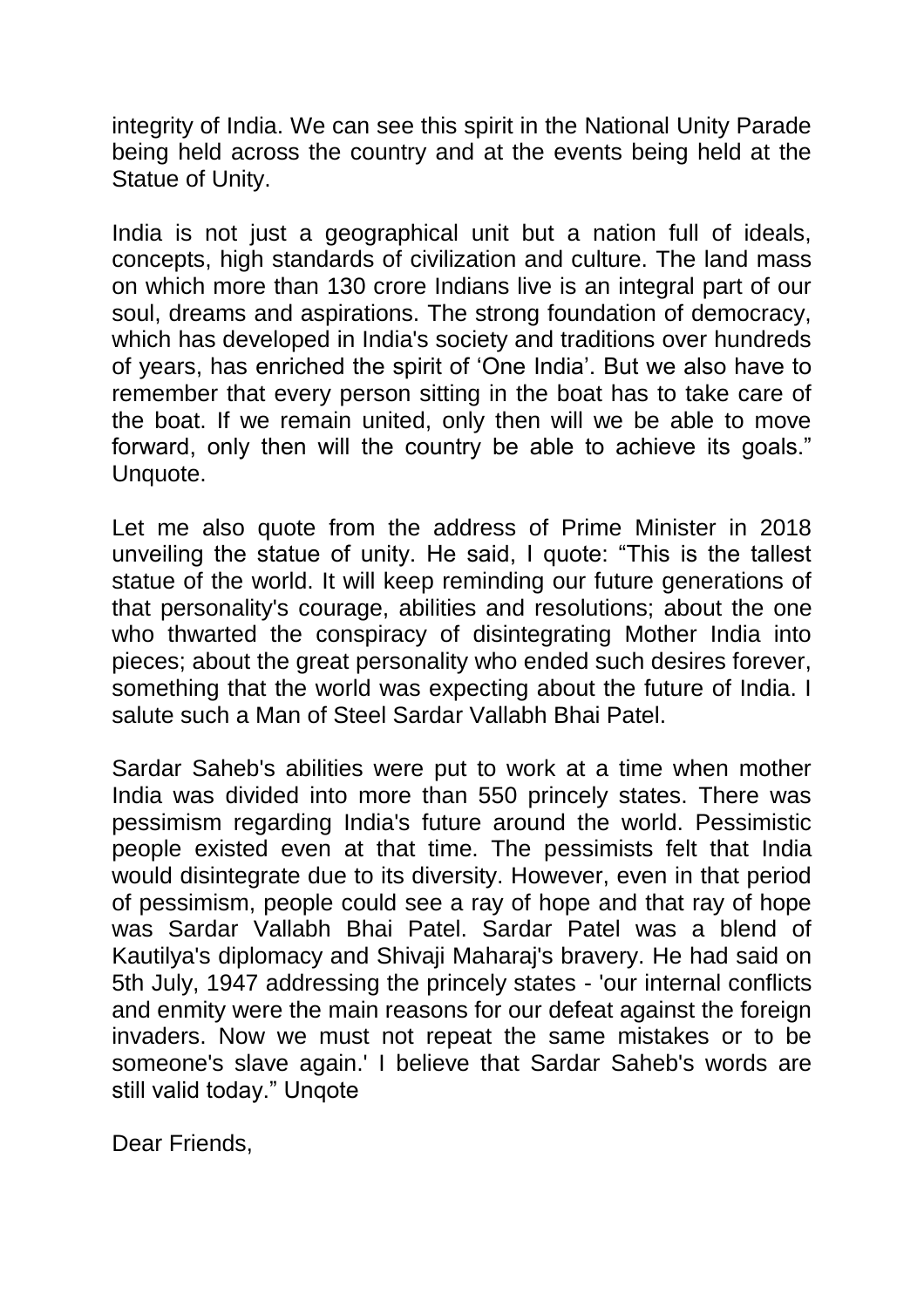I welcome each one of you to today"s event. Each one of you in Kuwait are representing our country in your field of activities and contributing towards building an Aatmanirbhar Bharat. I see it every day here, in almost every field. Each one of our doctors, nurses and other medical professionals through their hard work and sacrifice bring respect and admiration to our country; each of our businessmen, engineers, chartered accountants, other professionals and skilled labour through their hard work are building bridges between their motherland and their host country. Each one of our teachers and academicians by performing their responsibilities to the students are contributing in building a strong India. I am happy to note that each one of Associations and Groups in Kuwait, are joining hands with the Embassy transcending religious, regional and language barriers and are making immense contribution in strengthening of our relationship with Kuwait and its extremely warm and cordial people; in showcasing our rich and vibrant culture here in Kuwait; in increasing awareness of the socioeconomic and technological advancements in India; and also in ensuring the continued welfare of the Indian Community.

Today, on this important occasion of National Unity Day, I have an appeal to make to each one of you. In this modern era of social media, let's all use social media to learn more about and celebrate the economic and scientific achievements of India, our successful space program, Chandrayan and Mangalayan missions, our quality educational institutions like our IITs, IIMs, IISc, our world class medical facilities, our wellness tourism centers, our millions of serene landscapes and hundreds of millions of touristic attractions. Each of our children and their friends in Kuwait should be able to see and know about the success story of India.

I request each of our professionals present here and each members of our associations to engage with children and others and highlight the billions of our success stories in our motherland. Imagine our doctors in their hundreds sharing stories of the excellent medical infrastructure in India and their experience in becoming a medical professional through several years of hard work and experience with the best curriculum in the world, imagine our engineers in their thousands speak about India"s engineering marvels, imagine our scientists here speak about India"s